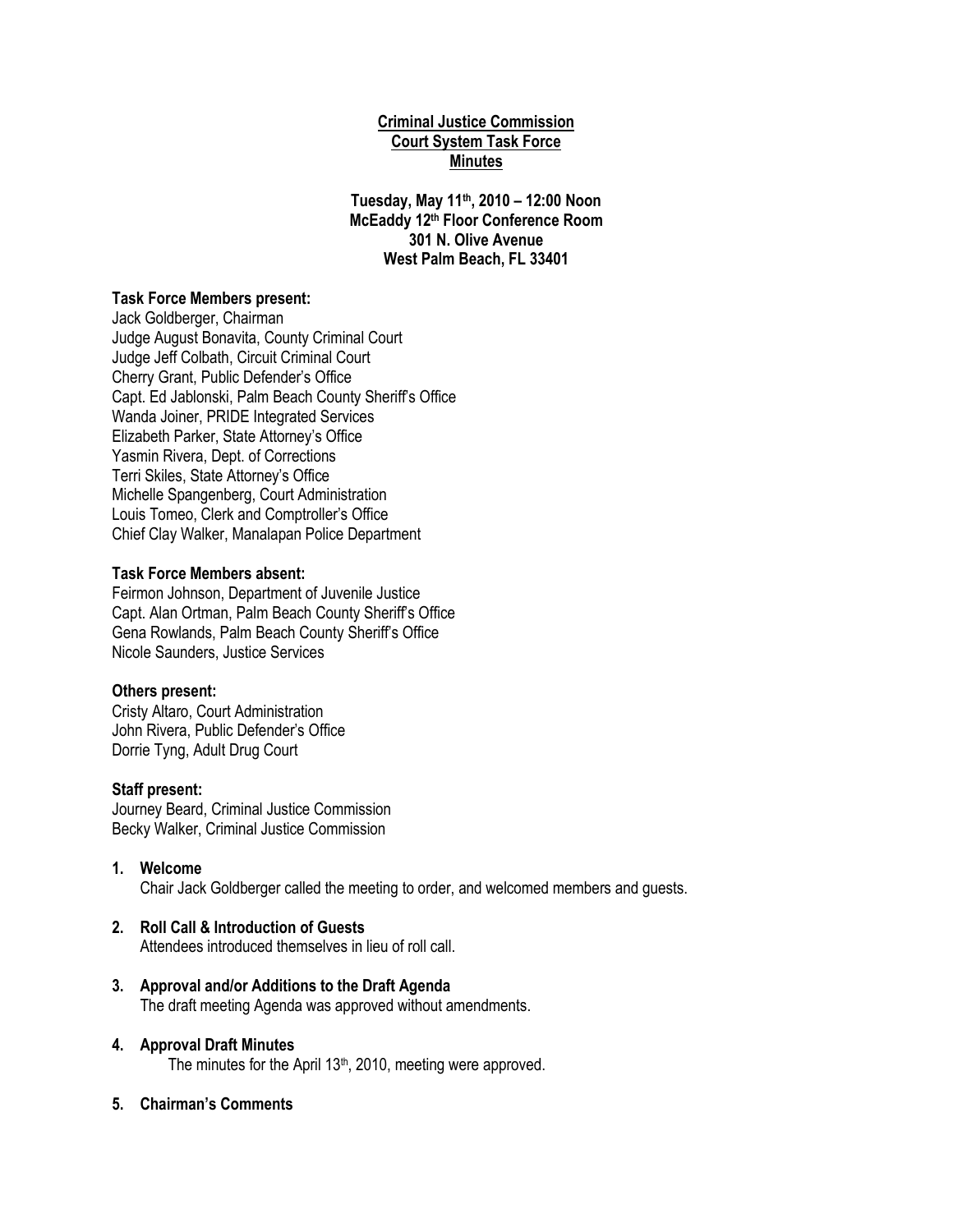**6. Educational Field Trip**: The field trip is scheduled for Monday, June 7th, at 8:30 a.m. Members will be provided an educational presentation on the role and responsibilities of the M.E.'s Office, learn about jurisdictional issues, and view an autopsy.

### **7. New Business**

- A. **Post Legislative Update:** JJ Piskadlo, Legislative Aide to Rep. Kelly Skidmore, described relevant bills from the recent FL legislative session, including pain clinic, Prescription Drug Monitoring Program (PDMP), sexting, and pre-trial release programs. There were over 1,000 total bills introduced and 301 bills passed in this session.
- B. **Direct Filing of Juvenile Cases:** Jack Goldberger, Chair, explained the direct filing of juvenile cases for adult prosecution, and directed members to read the attached guidelines. Chair Goldberger described the Dept. of Justice grant proposal that has been released that will be compiling a nationwide survey of juvenile cases that are direct filed. It is anticipated the final grant report will be released in two years. Terri Skiles, State Attorney's Office, informed the Task Force that only 7-8% of all eligible juvenile cases are direct filed into the adult court system.
- C. **Courthouse Facilities, Remodeling, Expansion, and Video Projects:** Jack Goldberger, Chair, provided an update of the Facilities Subcommittee meeting. It was decided that kiosks should be located on Courthouse floors 9, 10, and 11.
- D. **Procedure for Return of Firearms:** Liz Parker, State Attorney's Office, updated the Task Force members about a possible amended administrative order. Michelle Spangenberg, Court Administration, stated that Amy Borman, Counsel for Court Administration, is currently evaluating the AO. After receiving her modifications, it will be forwarded to the Law Enforcement Planning Council (LEPC) for approval.

Liz Parker, State Attorney's Office, also described the TV program, "The Legal System" that outlines the legal steps for an individual involved in a Driving Under the Influence (DUI) investigation, arrest, and booking. Liz is prominently featured on the TV show describing the work of a prosecutor handling a DUI case.

E. **Interstate Compact for Adult Offender Supervision, F.S. 949.07:** Yasmin Rivera, Dept. of Corrections, distributed a checklist outlining the procedures for a defendant desiring to transfer their probation to another state.

# **8. Updates & Initiatives**

- A. **Adult Drug Court:** Dorrie Tyng, Justice Services, remarked about the month of May being proclaimed as Drug Court Month by the PBC Board of County Commissioners. Approximately 1,000 individuals have graduated from our drug court, and there are currently 205 active participants.
- B. **BANNER / SHOWCASE & Electronic Access to Probable Cause Affidavit Images:** Louis Tomeo, Clerk & Comptroller's Office, explained that data is being converted from BANNER to the SHOWCASE system. It is scheduled to be rolled out in October, 2010. The Clerk's Office is changing its web portal that will provide information to court administration and its justice partners, and has contracted with Applicant Solutions to obtain their recording system. The Clerk's Office will have a fully integrated system for criminal, civil, and official records. Additionally, Journey Beard will be investigating the FL Supreme Court Order that addresses obtaining electronic access to Probable Cause Affidavit images and identifying the obstacle that is present concerning this issue.